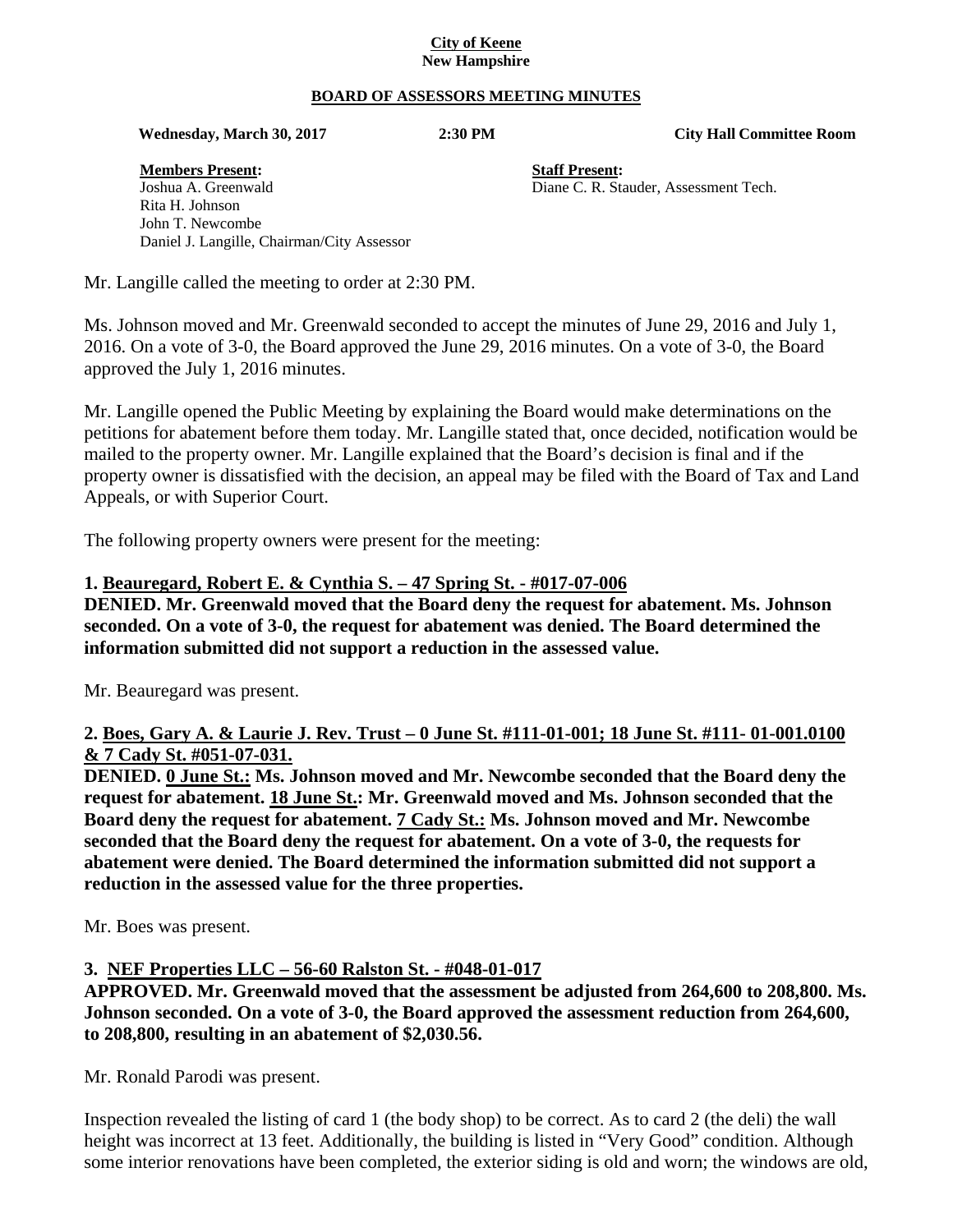Board of Assessors Meeting March 30, 2017

as is the roof. The inside of the building is a mix of storage and finished areas. The location and access for this type of property is also a concern and an adjustment should be made to account for these factors. These changes would lower the 2016 assessment to 208,800.

# **4. R&M Weinreich LLC – 110-120 Main St. - #023-02-003**

**DENIED. Ms. Johnson moved that the Board deny the request for abatement. Mr. Newcombe seconded. On a vote of 3-0, the request for abatement was denied. The Board determined the information submitted did not support a reduction in the assessed value.** 

Mr. Roger Weinreich was present.

# **5. Jones, Philip M. & June E. – 40A Stonehouse Ln. - #709-02-033**

**APPROVED. Mr. Newcombe moved that the assessment be adjusted from 180,800, to 158,200. Ms. Johnson seconded. On a vote of 2-0, the Board approved the assessment reduction from 180,800 to 158,200, resulting in an abatement of \$822.41.** 

# *Mr. Greenwald recused himself from this discussion due to a possible conflict of interest.*

# Mr. Jones was present.

This complex contains, in the CAMA system, an adjustment for a "Modern" kitchen. This is a fairly significant adjustment, used very infrequently, to account for above the normal upgraded kitchens in condos. This adjustment has been applied to this unit in error. Correcting this adjustment would assess the unit in the same fashion as similar units in the complex. This change results in a revised 2016 assessment of 158,200.

At this point, there were no attendees. The Board discussed the following:

# **6. Adams, Jennifer A. – 63 Court St. - #119-04-002**

**APPROVED. Mr. Greenwald moved that the assessment be adjusted from 194,400 to 168,800. Ms. Johnson seconded. On a vote of 3-0, the Board approved the assessment reduction from 194,400 to 168,800, resulting in an abatement of \$931.58.** 

The swimming pool is non-functional and full of organic matter. It is rated "Average". Given its condition a "Poor" rating is more accurate. The building is graded a "C+" with a "Very Good" depreciation factor. It was determined after comparison the neighboring properties that a "C" grade would be more appropriate. The exterior of the building is in very good condition. But, given the lack of updates to the interior and its worn condition, the Department would recommend lowering the depreciation factor to "Good". These changes will revise the subject's 2016 assessment to 168,800.

# **7. Barrett Duffy Trust – 11 Prospect St. - #008-03-025**

**DENIED. Ms. Johnson moved that the Board deny the request for abatement. Mr. Greenwald seconded. On a vote of 3-0, the request for abatement was denied. The Board determined the information submitted did not support a reduction in the assessed value.** 

# **8. Bencivenga, Cheryl & Nicola Rev. Trust – 33 Brook St. - #017-04-008**

**APPROVED. Mr. Greenwald moved that the assessment be adjusted from 161,700 to 149,600. Mr. Newcombe seconded. On a vote of 3-0, the Board approved the assessment reduction from 161,700 to 149,600, resulting in an abatement of \$440.32.**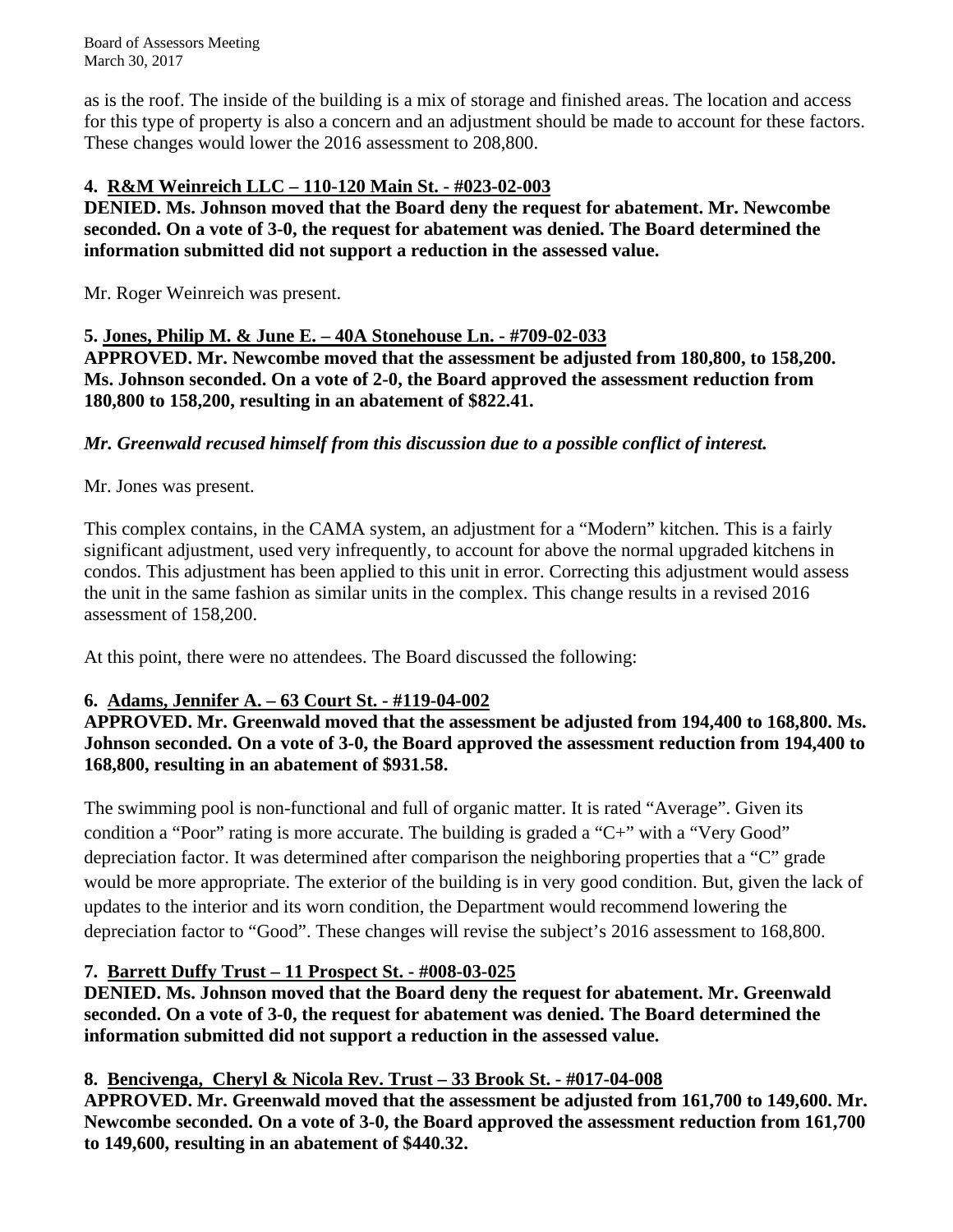Board of Assessors Meeting March 30, 2017

Overall this is an average quality dwelling in average condition. What upgrades that have been made have been the low cost variety. The building has been graded a "C" and given a depreciation factor of "Good". The Department would recommend lowering it to "Average". This change would revise the subject's 2016 assessed value to 149,600.

# **9. DiNardo, Pasquale R. – 22 Olivo Rd. - #109-01-006**

**APPROVED. Ms. Johnson moved that the assessment be adjusted from 148,000 to 142,200. Mr. Newcombe seconded. On a vote of 3-0, the Board approved the assessment reduction from 148,000 to 142,200, resulting in an abatement of \$211.06.** 

Overall, the condition is average. The quality is average to below average (the bedroom window size may not meet current code) and the finished basement area is very low cost. The Department would recommend lowering the grade to "C-". This will result in a revised 2016 assessment of 142,200.

# **10. Fletcher, Clinton D. & Moore, Geraldine M. – 0 off Langley Rd. - #916-12-039 APPROVED. Mr. Greenwald moved that the assessment be adjusted from 69,400 to 26,600. Ms. Johnson seconded. On a vote of 3-0, the Board approved the assessment reduction from 69,400 to 26,600, resulting in an abatement of \$1,557.49.**

Property incorrectly lists an additional 10.2 acres to this lot. Correcting this values the parcel at 26,600.

# **11. Ide, Frederick C. & Mary E. Ide Rev. Trust – 21 Queens Rd. - #097-01-027**

**APPROVED. Mr. Greenwald moved that the assessment be adjusted from 185,700 to 164,400. Ms. Johnson seconded. On a vote of 3-0, the Board approved the assessment reduction from 185,700 to 164,400, resulting in an abatement of \$775.11.** 

The improvements are graded "C" and the depreciation factor is "Good". Due to the lack of updates and maintenance, the Department would recommend lowering the depreciation factor to "Fair". These changes will revise the subject's 2016 assessment to 164,400.

# **12. Mills, Jacala K. Rev. Trust – 282 Roxbury St. - #019-03-010**

**DENIED. Ms. Johnson moved that the Board deny the request for abatement. Mr. Greenwald seconded. On a vote of 3-0, the request for abatement was denied. The Board determined the information submitted did not support a reduction in the assessed value.** 

# **13. Newell, Geraldine M. – 4 Fox Ave. - #503-02-020**

**APPROVED. Mr. Greenwald moved that the assessment be adjusted from 171,300 to 162,000. Ms. Johnson seconded. On a vote of 3-0, the Board approved the assessment reduction from 171,300 to 162,000, resulting in an abatement of \$338.43.** 

The dwelling is graded "C" with a depreciation factor of "Good". Given the lack of updates the Department would recommend lowering the depreciation factor to "Average". This change would lower the subject's 2016 assessment to 162,000.

**14. No. New England Telephone Operations LLC – 64 Washington St. - #003-02-006 DENIED. Ms. Johnson moved that the Board deny the request for abatement. Mr. Newcombe seconded. On a vote of 3-0, the request for abatement was denied. The Board determined the information submitted did not support a reduction in the assessed value.** 

Mr. Langille explained this issue is going through the court system.